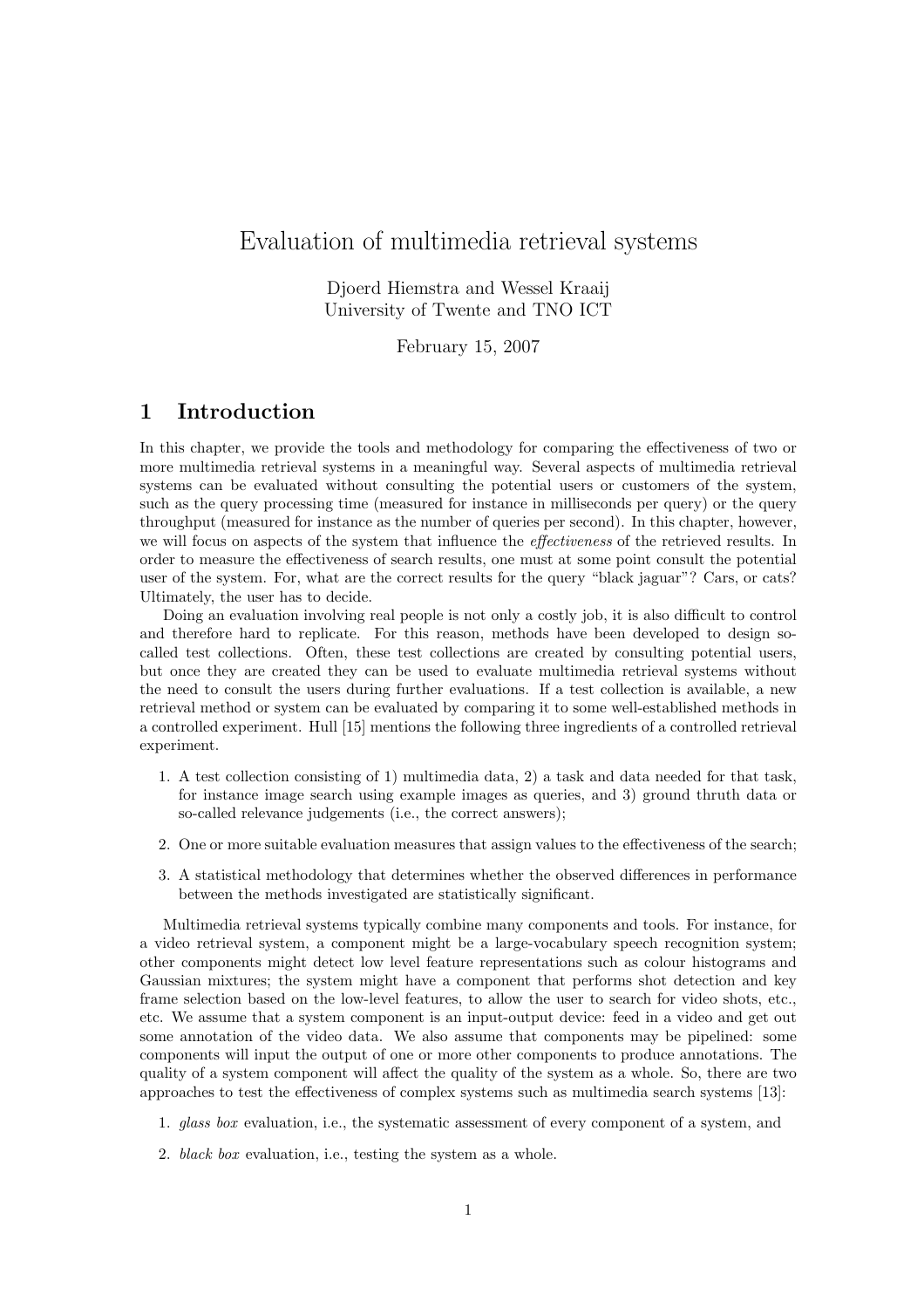For some of the components mentioned above, it is easy to define a clear task, and it is possible to come up with meaningful ground truth data. For instance, for the speech recognition subtask, we can ask a human annotator to define the ground truth speech transcript of the test data; we can run our large-vocabulary speech recognition system on the data; and we can compute the word-error rate (the percentage of words that was wrongly recognised). Similarly, for the shot detection task, we can ask a human annotator to mark the shot boundaries; we can run our shot detector; and report precision and recall of the shot detection component (see Section 3 and 5). For complex systems that are composed of such components, glass box evaluation is a good option. An advantage of a glass box evaluation procedure is that it easily pinpoints the parts of the systems that should be improved.

For other components it is less clear what the ground truth data should be. For instance, for a component that extracts colour histograms or Gaussian mixture models, it is impossible to say what constitutes a good histogram or mixture. The only way to evaluate a low-level feature extraction component, is to do a black box evaluation: Test the system as a whole with component A; then test a system as a whole with component  $B$ ; and see if there is a significant difference. Even components for which we seem to be able to do a meaningful evaluation – such as the speech recognition and shot detection components mentioned above – we do not know upfront what the effect of the component's quality will be on the overall system quality. In general, a better speech recognition component will result in a better system, however, a 100% improvement in word error rate does in practice not result in a 100% improvement of precision and recall (see Section 3) of the overall system [12].

In this chapter, we will discuss the evaluation of multimedia retrieval systems by following the three ingredients of Hull: a test collection, an evaluation measure, and a statistical methodology. In Section 2, we will discuss some multimedia test collections and the retrieval tasks or subtask that can be evaluated with them. In Section 3, some well known evaluation measures are introduced. Section 4 briefly introduces significance testing. Finally, Section 5 will discuss the TRECVID collection and evaluation workshop in more depth.

# 2 Test collections and evaluation workshops

The scientific evaluation of multimedia search systems is a costly and laborious job. Big companies, for instance web search companies such as Yahoo and Google, might perform such evaluations themselves, but for smaller companies and research institutions a good option is often to take a test collection that is prepared by others. In order to share resources, test collections are often created by the collaborative effort of many research groups in so-called evaluation workshops of conferences. This approach was first taken in the Text Retrieval Conferences (TREC) [31]. The TREC-style evaluation approach is now taken by many smaller workshops that aim at the evaluation of multimedia search systems. An evaluation workshop typically follows a yearly cycle like the following: 1) The cycle starts with a call for participation in which an evaluation task and data is announced; 2) Groups that participate receive the data and possibly some ground truth training data; 3) Groups receive the test data (for instance queries) perform the test and send their results to the workshop organisers; 4) The organisers merge the results of all participants into one big pool create new ground truth data for those results; 5) The participants meet to discuss the evaluation results; 6) Participants publish the results as workshop proceedings. Often, an important side-effect of the evaluation workshop is the creation of a test collection that can be used later on without the need to create new ground truth data or relevance judgements.

For black-box evaluations, people are involved in the process of deciding whether a multimedia object is relevant for a certain query. The results of this process are the so-called relevance judgements or relevance assessments. The people involved in this process are usually called assessors. For glass-box evaluations, for instance an evaluation of a shot boundary detection algorithm, the process of deciding whether a sequence of frames contains a shot boundary involves people as well (for instance, for TRECVID 2004 almost 5,000 shot transitions in the test data were identified and classified by a single student that worked at the US National Institute of Standards and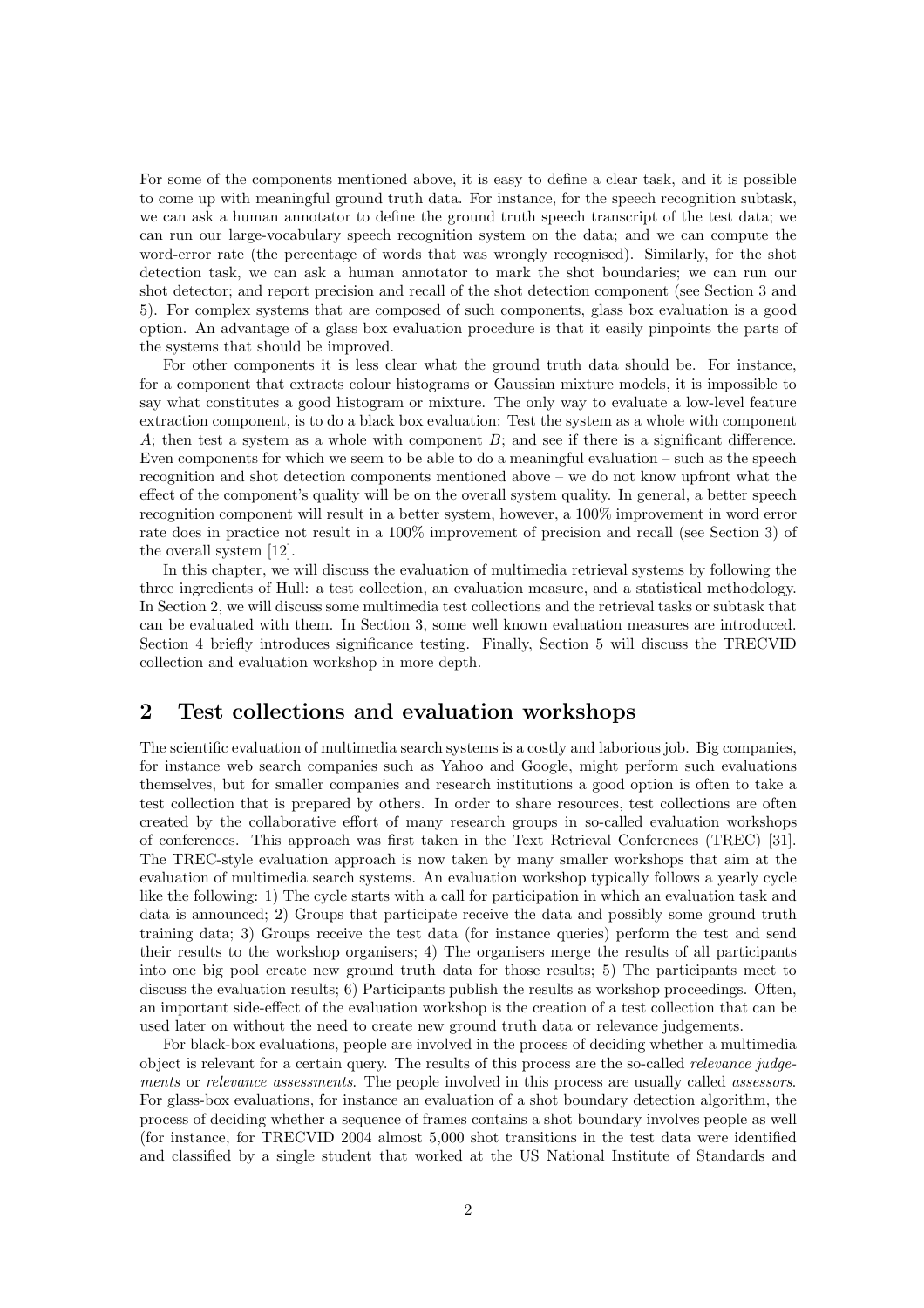Technology [17]). The results of this process are the so-called ground truth data or reference data.

In the following subsections, we briefly review a number of test collections that are publicly available, most of which are developed in evaluation workshops. The sections are meant to be illustrative. Workshops change their tasks regularly, workshops might stop their activities after a number of years and new workshops might emerge depending on trends in research.

### 2.1 The Corel set

The Corel test collection is a set of stock photographs, which is divided into subsets of images each relating to a specific theme (e.g. Arabian horses, sunsets, or English pub signs, see Figure 1). The collection is used to evaluate the effectiveness of content-based image retrieval systems in a large number of publications [3, 4, 5, 9, 16, 18, 30] and has become a de-facto standard in the field. Usually, Corel is used as follows: 1) From the test collection, take out one image and use it as a query-by-example; 2) Relevant images for the query are those that come from the same theme; and 3) Compute precision and recall for a number of queries.



Figure 1: Example images from the Corel database

A problem with evaluation using Corel is that a single 'Corel set' does not exist. The data is sold commercially on separate thematic CDs, and different publications use different CDs and different selections of themes. Müller et al.  $[20]$  showed that evaluations using Corel are highly sensitive to the subsets and evaluation measures used. Another problem is that the data can be qualified as 'easy' because of the clear distinctions between themes and the high similarity within a theme because they usually come from one source (e.g. one professional photographer). Westerveld and De Vries [32] showed that good results on Corel do not guarantee good results in a more realistic setting, such as the TRECVID collection described below.

### 2.2 The MIREX workshops

The Music Information Retrieval Evaluation eXchange (MIREX) was organised for the first time in 2005 as a direct descendant of the Audio Description Contest organized in 2004 as part of the International Symposium on Music Information Retrieval (ISMIR). The MIREX test collections consist of data from record labels that allow to publish tracks from their artists' releases, for instance from internet record labels like Epitonic [10] and Magnatune [19] that feature music by independent artists.



Figure 2: Example symbolic music from the MIREX RISM A/II database

MIREX uses a glass box approach to the evaluation of music information retrieval by identifying various subtasks an musing retrieval system would have to perform and allow the participants to build components that perform those tasks. In 2005, the workshop identified the following tasks: Artist identification, Drum detection, Genre classification, Melody extraction, Onset detection, Tempo extraction, Key finding, Symbolic genre classification, Symbolic melodic similarity. The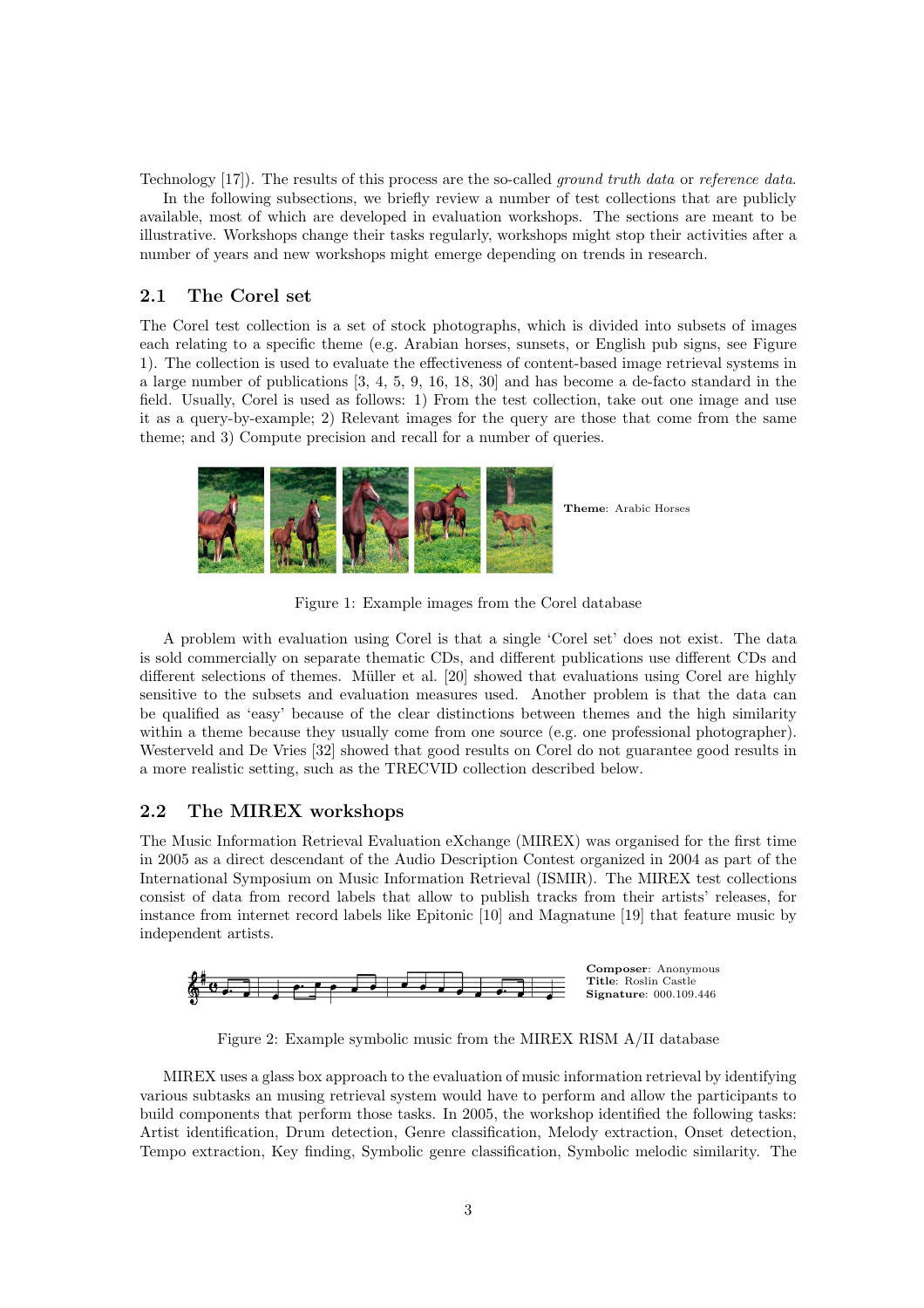tasks are performed on CD-quality audio except for the last two tasks which operate on symbolic music as shown in Figure 2 [8].

### 2.3 TRECVID: The TREC Video Retrieval workshops

An important evaluation workshop for this chapter is TRECVID: The TREC Video evaluation workshop. The workshop emerged as a special task of the Text Retrieval Conference (TREC) in 2001 and was later continued as an independent workshop collocated with TREC. The workshop has focused mostly on news videos, from US, Chinese and Arabic sources, such as CNN Headline News, and ABC World News Tonight. Figure 3 shows some TRECVID example data.



Figure 3: Example data from TRECVID with an MPEG-7 annotation

TRECVID provides several black box evaluation tasks such as: Shot boundary detection, Story segmentation, and High-level feature extraction. The workshop series also provides a black-box evaluation framework: a Search task that may include the complete interactive session of a user with the system. We will describe the TRECVID tasks in depth in Section 5.

### 2.4 The multimedia tasks of the CLEF workshops

CLEF stands for Cross-Language Evaluation Forum, a workshop series mainly focussing on multilingual retrieval, i.e., retrieving data from a collection of documents in many languages, and cross-language retrieval, i.e., querying data using one natural language and retrieving documents in another language. Like TRECVID, CLEF started as a cross-language retrieval task in TREC in 1997. It became independent from TREC in 2000 and is currently run in Europe. Within CLEF, several image search tasks were organised starting in 2003. The goal of ImageCLEF is to investigate the effectiveness of combining text and image for retrieval [7]. Interestingly, a crosslanguage image search task is easier evaluated than a cross-language test search task: Whatever the language skills of the user, the relevance of an image is easily determined independently of the language of the caption or the language of the surrounding text.



Short title: Rev William Swan. Location: Fife, Scotland Description: Seated,  $3/4$  face studio portrait of a man. Photographer: Thomas Rodger Categories: [ ministers ][ identified male ] [dress - clerical ] Notes: ALB6-85-2 jf/ pcBIOG: Rev William Swan () ADD: Former own-ers of album: A Govan then J J? Lowson. Individuals and other subjects indicative of St Andrews provenance. By T. R. as identified by Karen A. Johnstone "Thomas Rodger 1832-1883. A biography and catalogue of selected works".

Figure 4: An example image from the CLEF St. Andrews database

There is a CLEF image databases consisting of historic photographs from the library at St. Andrews University [7], for which all images are accompanied by a caption consisting of several distinct fields, see Figure 4 for an example.

CLEF also provides an evaluation task for a medical image collection consisting of medical photographs, X-rays, CT-scans, MRIs, etc. provided by the Geneva University Hospital in the Casimage project. Casimage is the fusion of the words "case" and "Image". The goal of the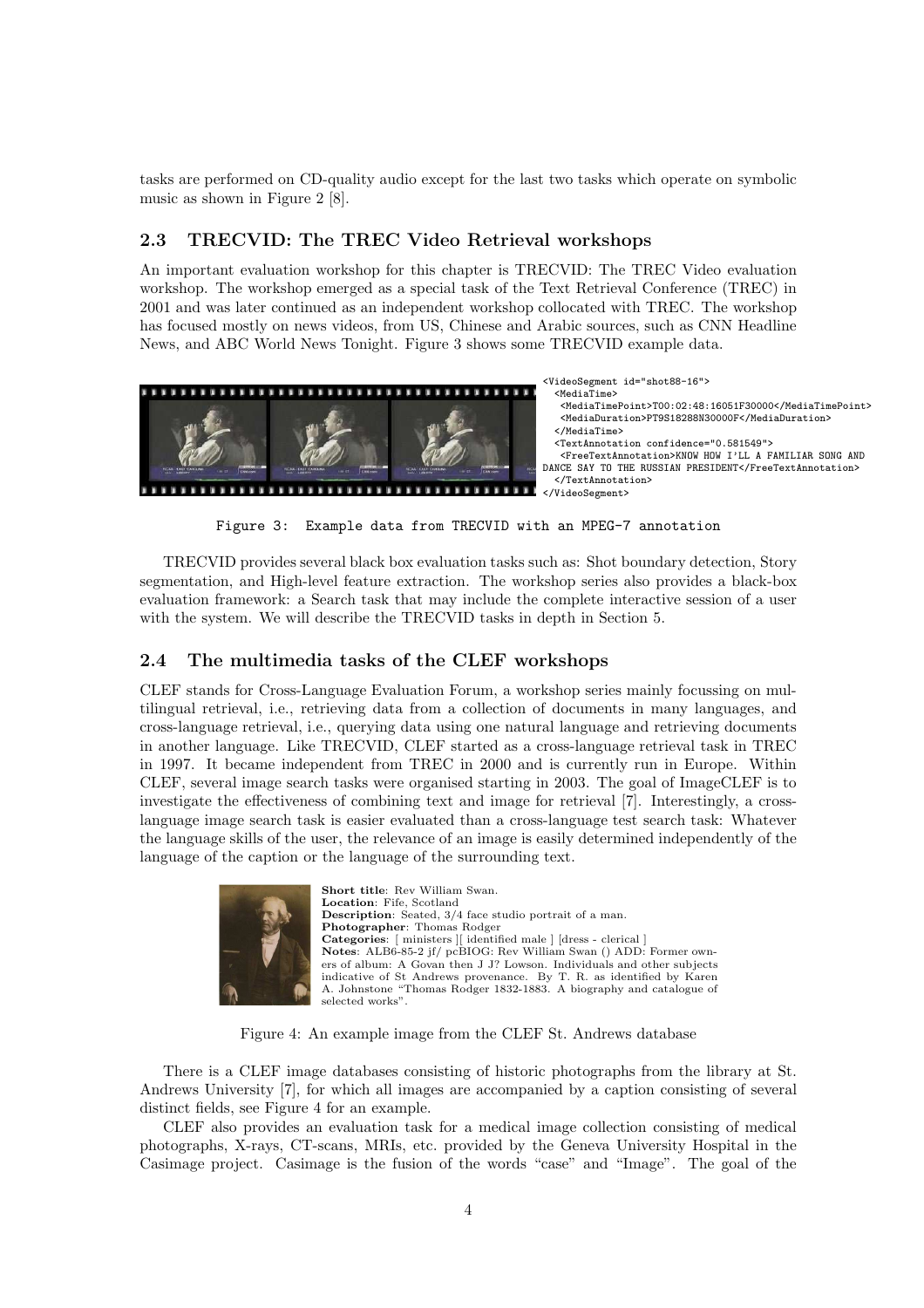

Chapter: Pathologie cardiaque Diagnosis: Insuffisance mitrale

Clinical Presentation: Dyspn´e d'effort. Souffle systolique au foyer mitral Description: Dilatation de l'oreillette gauche qui reste inscrite dans l'oreillette droite. Dilatation du ventricule gauche (arc infrieur gauche). Arc moyen gauche à double bosse: auricule gauche et tronc de l'artère pulmonaire dilatés

Commentary: L'insuffisance mitrale entrane une surcharge en volume de l'oreillette et du ventricule gauches responsable d'une dilatation de ces deux cavités. Le retentissement en amont explique la dilatation secondairedes cavités droites.

Figure 5: An example case from the CLEF Casimage database

project is to help the development of databases for teaching purposes. A database is a collection of cases, for instance diseases. Each case contains several images with textual descriptions [24]. CLEF provides black-box evaluations for these databases in the form a several search tasks.

### 2.5 The multimedia tasks of the INEX workshops

The Initiative for the Evaluation of XML Retrieval (INEX) aims at evaluating the retrieval performance of XML retrieval systems. The INEX multimedia track differs from other approaches in multimedia information retrieval, in the sense that it focuses on using the structure of the document to extract, relate and combine the relevance scores of different multimedia fragments.



Figure 6: Example data from the INEX Lonely Planet database

INEX 2005 had a modest multimedia task that involved data from the Lonely Planet. A search query might for instance search for images by combining information on its photographer, the destination name, its caption text, but by looking for images similar to an example image [34].

### 3 Evaluation measures

The effectiveness of a system or component is often measured by the combination of *precision* and recall. Precision is defined by the fraction of the retrieved or detected objects that is actually relevant. Recall is defined by the fraction of the relevant objects that is actually retrieved.

| $precision =$                 |  |  | $r:$ number of relevant documents retrieved |
|-------------------------------|--|--|---------------------------------------------|
|                               |  |  | $n:$ number of documents retrieved          |
| $\text{recall} = \frac{r}{r}$ |  |  | $R:$ total number of relevant documents     |

Precision and recall are defined on sets of objects, not on ordered lists of objects. If the system ranks the objects in decreasing order of some score value, then the precision and recall measures should somehow be averaged over the number of objects retrieved. Several average precision and average recall measures have been suggested that model the behaviour of a user walking down a ranked list of objects. The idea is to give a number of evaluation measures for different types of users. At one end of the spectrum is the user that is satisfied with any relevant object, for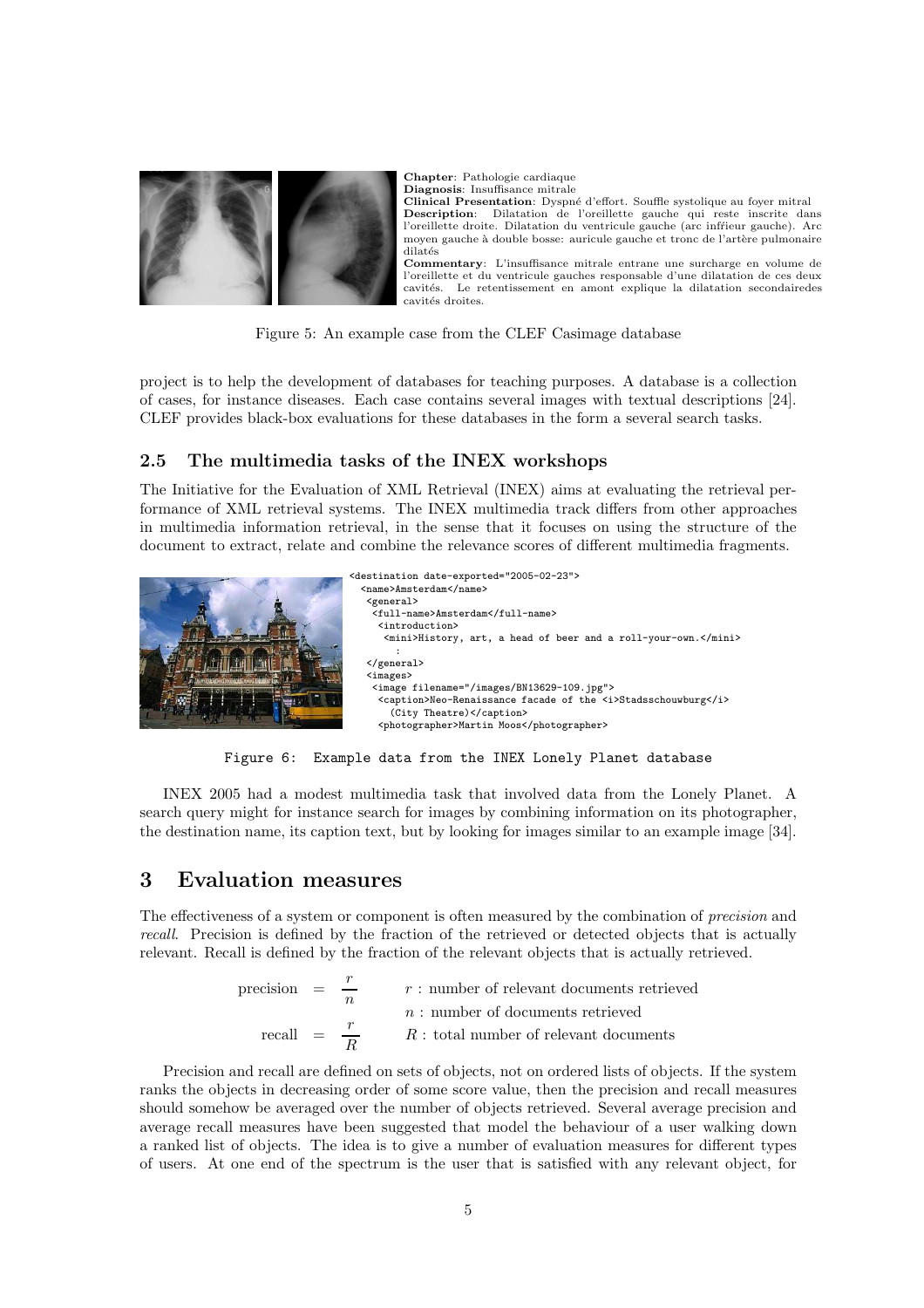instance a user that searches a web page on last nights football results. At the other end of the spectrum is the user that is only satisfied with most or all of the relevant objects, for instance a lawyer searching for jurisprudence. We present four different evaluation measures that combine precision and recall in this section: precision at fixed levels of recall, precision at fixed points in the ranked list, the average precision over the ranks of relevant documents, and the F measure [14].

### 3.1 Precision at fixed recall levels

For this evaluation a number of fixed recall levels are chosen, for instance 10 levels:  $\{0.1, 0.2, \dots, 1.0\}$ . The levels correspond to users that are satisfied if they find respectively 10 %, 20 %, $\cdots$ , 100 % of the relevant documents. For each of these levels the corresponding precision is determined by averaging the precision on that level over the tests that are performed, for instance over a set of test queries. The resulting precision points are often visualised in a recall-precision graph. Figure 7 shows an example. The graph shows the typical behaviour of information retrieval systems. Increasing the recall of a search implies decreasing the precision of the search. Or, by walking down a ranked list in search for more relevant documents, the chance to encounter irrelevant documents will grow faster than the chance to encounter relevant documents.



Figure 7: Example recall-precision graph

In practice, the levels of recall might not correspond with natural recall levels. For instance, if the total number of relevant documents  $R$  is 3, then the natural recall levels are 0.33, 0.67 and 1.0. Other recall levels are determined by using interpolation. A simple but often used interpolation method determines the precision at recall level  $l$  by the maximum precision at all points larger than l. For example, if the three relevant documents were retrieved at rank 4, 9 and 20, then the precision at recall points  $0.0, \dots, 0.3$  is 0.25, at recall points 0.4, 0.5 and 0.6 the precision is 0.22 and at  $0.7, \dots, 1.0$  the precision is 0.15 [14]. Interpolation might also be used to determine the precision at recall 0.0, resulting in a total of 11 recall levels. Sometimes one average measure, the so-called 11 points interpolated average precision, is calculated by averaging the average precision values over the 11 recall points.

#### 3.2 Precision at fixed points in the ranked list

Recall is not necessarily a good measure of user equivalence. For instance if one query has 20 relevant documents while another has 200. A recall of 50 % would be a reasonable goal in the first case, but unmanageable for most users in the second case [15]. A more user oriented method would simply choose a number of fixed points in the ranked list, for instance 9 points at: 5, 10, 15, 20, 30, 100, 200, 500 and 1000 documents retrieved. These points correspond with users that are willing to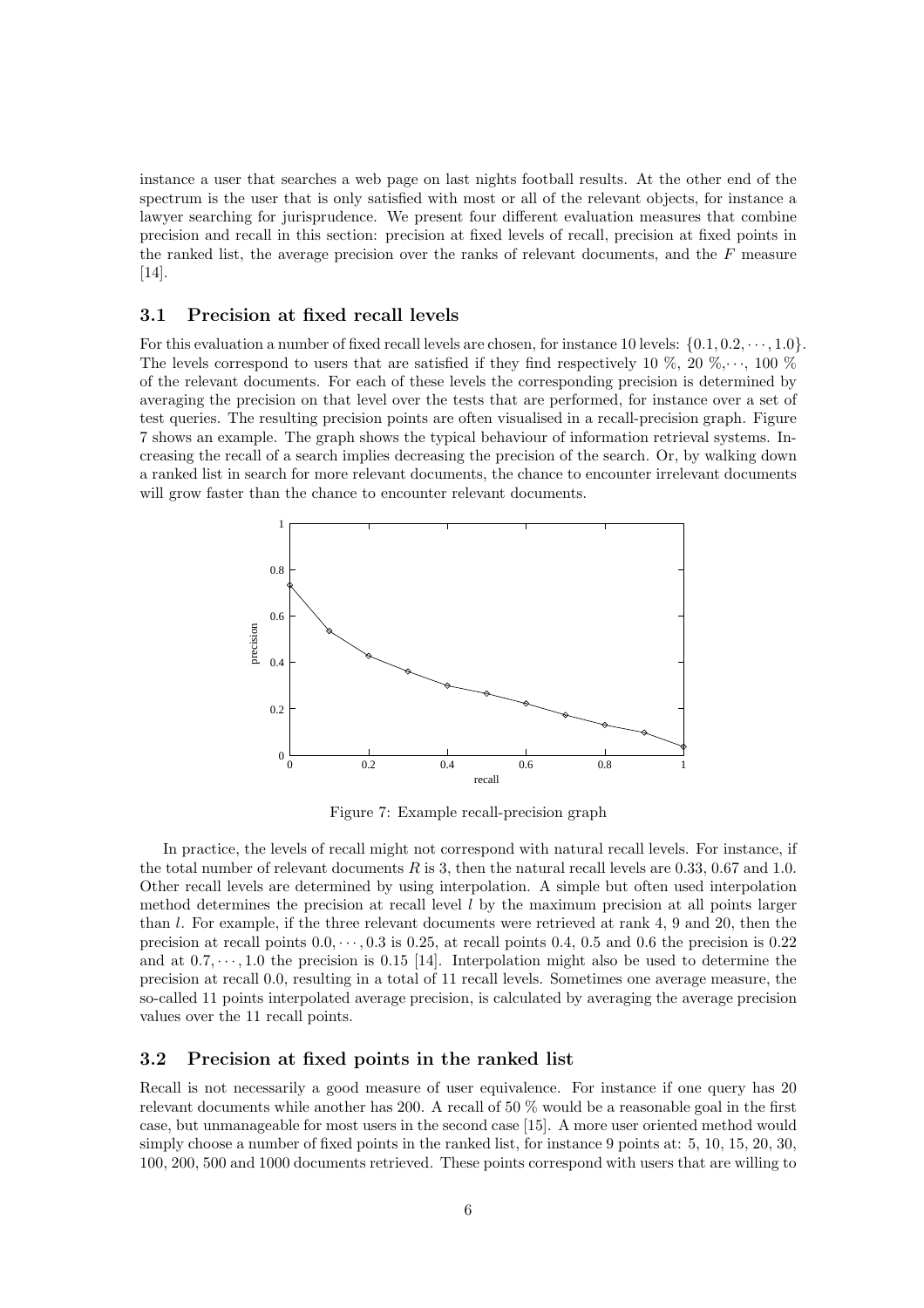read 5, 10, 15, etc. documents of a search. For each of these points in the ranked list, the precision is determined by averaging the precision on that level over the queries. Similarly, the average recall might be computed for each of the points in the ranked list. A potential problem with these measures however is that, although precision and recall theoretically range between 0 and 1, they are often restricted to a small fraction of the range for many cut-off points. For instance, if the total number of relevant documents  $R = 3$ , then the precision at 10 will be 0.3 at maximum. One point of special interest from this perspective is the precision at  $R$  documents retrieved. At this point the average precision and average recall do range between 0 and 1. Furthermore, precision and recall are by definition equal at this point. The R-precision value is the precision at each (different)  $R$  averaged over the queries [14].

#### 3.3 Mean average precision

The average precision measure is a single value that is determined for each request and then averaged over the requests. The measure corresponds with a user that walks down a ranked list of documents that will only stop after he / she has found a certain number of relevant documents. The measure is the average of the precision calculated at the rank of each relevant document retrieved. Relevant documents that are not retrieved are assigned a precision value of zero. For the example above where the three relevant documents are retrieved at ranks 4, 9 and 20, the average precision would be computed as  $(0.25 + 0.22 + 0.15)/3 = 0.21$ . This measure has the advantages that it does not need the interpolation method and that it uses the full range between 0 and 1 [14].

### 3.4 Combining precision and recall: the  $F$  measure

For many glass box evaluations, there is no ranked list that needs to be considered. For instance, a tool that detects video shot boundaries (see Section 5.1) does not really rank anything: It either detects a shot boundary or not. In such cases, we need to choose between two systems based on the raw precision and recall measures. Suppose that on a shot boundary detection task one system achieves a precision of 0.8 and a recall of 0.95, and another system achieves a precision of 0.99, but a recall of only 0.7. What system would we prefer? Obviously that depends on our preferences: do we want a system that detects shot boundaries accurately or thoroughly? If we are equally interested in precision and recall, we might use the following measure:

$$
F = \frac{2 \cdot \text{precision} \cdot \text{recall}}{\text{precision} + \text{recall}} \tag{1}
$$

The F-measure combines precision and recall with an equal weight. In the example above, the first system achieves  $F = 0.87$ , whereas the second system achieves  $F = 0.82$ . So, we better choose the first system if we are equally interested in precision and recall.

#### 3.5 Problems with measuring recall

The computation of recall is a well-known problem in retrieval system evaluation, because it involves the manual assessment or estimation of the total number of relevant items in the database for each query. Assessment of each document is too costly for large collections and estimation by assessing a sample with sufficient reliability would still require large samples [28]. A common way to get around this problem is to use the pooling method which is applied in TREC. This method computes relative recall values instead of absolute recall. It is assumed that if we have a 'pool' of diverse retrieval systems, the probability that a relevant document will be retrieved by one of the systems is high. So a merged list of document rankings is assumed to contain most relevant documents. The pool assumption is actually a bit more precise: we assume that most relevant documents are contained in a pool consisting of the merged top D documents of several different high quality retrieval systems. Here  $D$  is the *pool depth*, i.e., the number of retrieved items taken from the top of a retrieval run. At TREC usually a pool depth of 100 documents has been applied.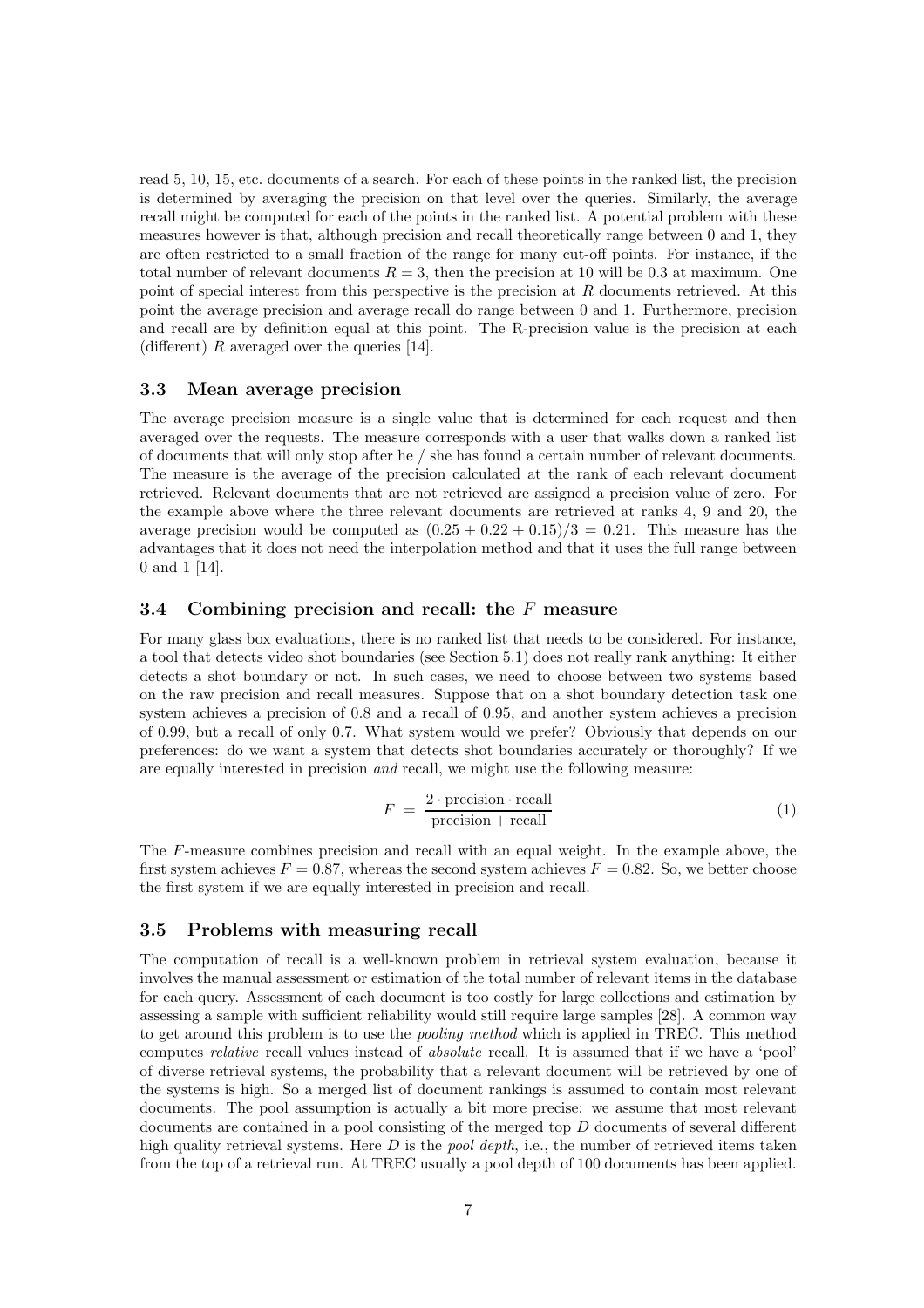So, for each query, the top 100 documents from the submissions that contribute to the pool are merged in a set of which a list of unique document identifiers is extracted. These documents are subjected to a (manual) relevance assessment procedure.

In the previous sections we already mentioned that systems are often evaluated on existing test collections. There are two potential problems with "re-using" a test collection: (i) it takes more discipline to perform a really blind experiment and extra care not to tune on the data; (ii) post-hoc runs are unjudged runs by definition. An unjudged run is a run that did not contribute to the pool. For judged runs we know that at least the top 100 (the most common pool depth) is judged. For unjudged runs, this will not be the case. The percentage of judged documents (the judged fraction) will be lower. However, presenting results of unjudged runs is very common. Even at TREC not every run is judged. Participants can submit runs and because of the limited capacity and budget, the pool is based on a selection of the submitted runs, usually one run per participating site. For judged runs, the number of judged documents in the top 100 is exactly 100, for unjudged runs this number is lower. That means that the calculated performance measures are more reliable for judged runs. The difference in reliability between judged and unjudged runs has been studied by Zobel [33] as follows: recompute the average precision of every run that contributed to the pool based on a pool without the judged documents that were uniquely contributed by the very same run. Finally, compute the averages of the average differences or improvements in performance over the runs. He reported an average improvement of 0.5% over 61 runs with a maximum of 3.5% for the TREC-5 collection. The fact whether a run is judged or not thus seems to play a minor role in the TREC-5 dataset.

# 4 Significance tests

Simply citing percentages improvements of one method over another is helpful, but it does not tell if the improvements were in fact due to differences of the two methods. Instead, differences between two methods might simply be due to random variation in the performance, that is, the difference might occur by chance even if the two methods perform equally well. To make significance testing of the differences applicable, a reasonable amount of queries is needed. When evaluation measures are averaged over a number of queries, one can obtain an estimate of the error associated with the measure [15].

Often, a technique called cross-validation is used to further prevent biased evaluation results. The data and ground truth data is splitted in two disjoint sets: the *training set* and the test set. The training set is used for development and tuning of the system and, if applicable, to train learning algorithms like classifiers. Then, the test set is used to measure the effectiveness of the system. These three steps (dividing the data, training and testing) might be repeated for different sizes of the sets and different random selections of training set and test set for each size.

### 4.1 Assumptions of significance tests

Significance tests are designed to disprove the null hypothesis  $H_0$ . For retrieval experiments, the null hypothesis will be that there is no difference between method A and method B. The idea is to show that, given the data, the null hypothesis is indefensible, because it leads to an implausible low probability. Rejecting  $H_0$  implies accepting the alternative hypothesis  $H_1$ . The alternative hypothesis for the retrieval experiments will be that either method A consistently outperforms method B, or method B consistently outperforms method A.

A test statistic is a function of the data. It should have the following two properties. Firstly, it should behave differently under  $H_0$  than under  $H_1$ . Secondly, it should be possible to calculate its probability distribution under  $H_0$ . For information retrieval, there is usually much more variation in the performance per query than in the performance per system. Therefore, the test statistics used are paired tests which are based on the performance differences between two systems for each query. The methods assume that the performance differences consist of a mean difference  $\mu$  and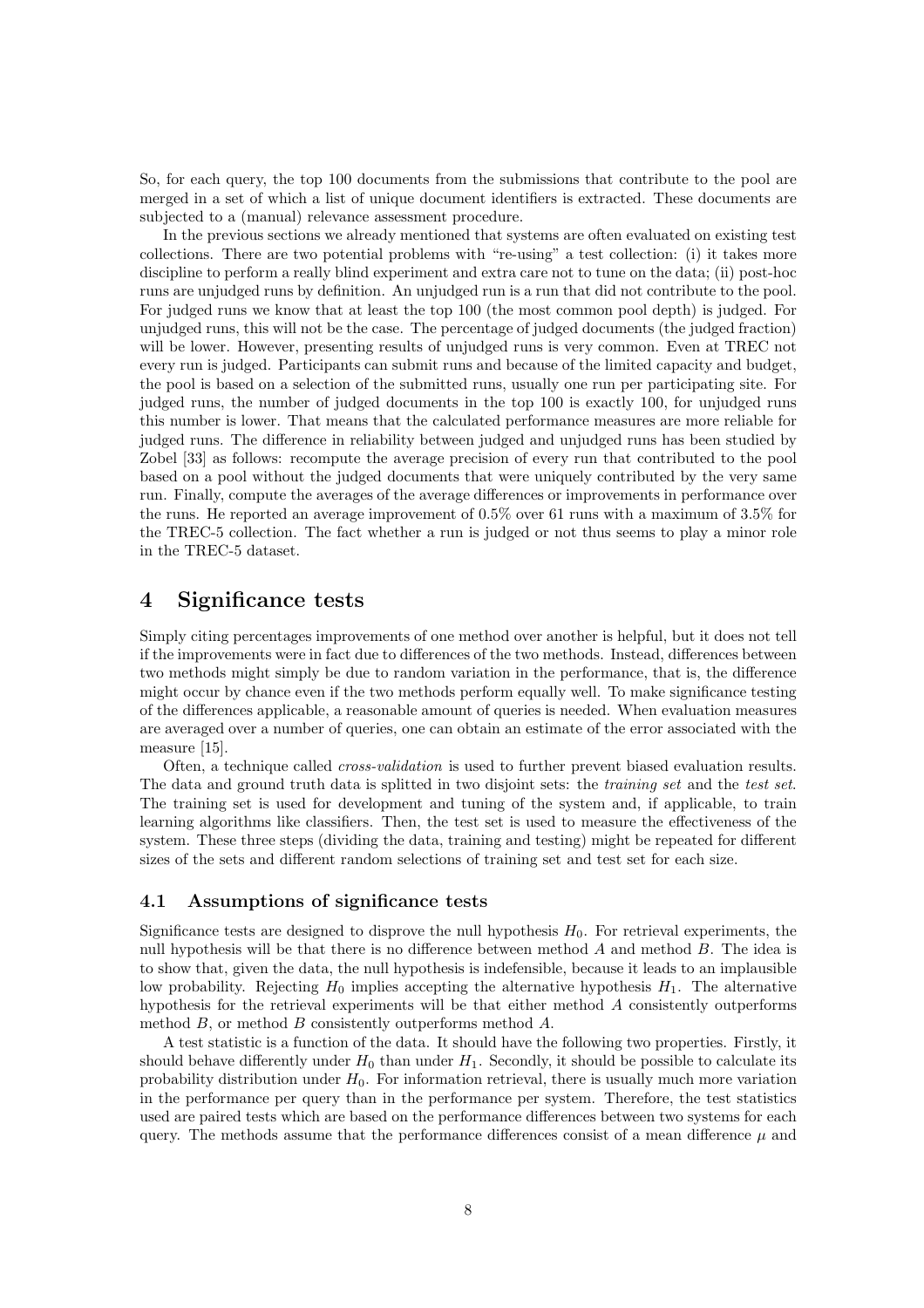an error  $\varepsilon_i$  for each query i, where the errors are independent. The null hypothesis is that  $\mu = 0$ . The following three paired tests have been used in the Smart retrieval experiments [25, page 171].

- the paired t-test assumes that errors are normally distributed. Under  $H_0$ , the distribution is Student's t with  $\#queries - 1$  degrees of freedom.
- the paired Wilcoxon's signed ranks test is a non-parametric test that assumes that errors come from a continuous distribution that is symmetric around 0. The statistic uses the ranks of the absolute differences instead of the differences themselves.
- the paired sign test is a non-parametric test that only uses the sign of the differences between method  $A$  and  $B$  for each query. The test statistic is the number of times that the least frequent sign occurs. It assumes equal probability of positive and negative errors. Under  $H_0$ , the distribution is binomial.

So, in order to use the t-test the errors must be normally distributed, and in order to use Wilcoxon's test the errors have to be continuous. However, precision and recall are discrete and bounded and therefore neither normally distributed nor continuous. Still, the average of a reasonable number of discrete measures, like the average precision measure presented in section 3.3, might behave similar to continuous measures and approximate the normal distribution quite well. Before the tests can be applied, the researcher has to make a qualitative judgement of the data, to check if indeed the normality assumption is reasonable [15]. If not, the sign test can be used as an alternative. Some researchers, for instance Van Rijsbergen [29], argue that only the sign test can be considered valid for information retrieval experiments.

#### 4.2 Example: performing a significance test

As an example consider the following experiment. We compare the effectiveness of two contentbased image retrieval systems  $A$  and  $B$  that, given an example query image, return a ranked lists of images from a standard benchmark test collection. For each system, we run 50 queries from the benchmark. Using the benchmark's relevance judgements, we compute the average precision for each query on both systems. Suppose the mean average precision is 0.208 for system A and 0.241 for system B. Are these differences significant? To test this, we might use a two-tailed pair-wise sign test and only report differences at a 1 % level as significant, that is, the probability that differences are contributed to chance should be less than 1 %.

To apply the test, we determine for each query the sign of the difference between the average precision of both systems:  $-1$  if system A outperforms system B on the query, and 1 if system B outperforms system A. Let's assume that it turns out that for 16 queries system A produced the highest average precision, and for 34 queries system B produced the highest average precision. Under  $H_0$ , the probability of observing these numbers can be computed by the binomial distribution. However, it would be incorrect to only calculate the probability of getting exactly 16 successes for system A. Instead, we should calculate the probability of getting a deviation from the null hypothesis as large as, or larger than, the observed result. The probability of getting  $k$ or less successes in  $n$  trials with probability  $p$  is given by the cumulative binomial distribution function  $F$ :

$$
F(k; n, p) = \sum_{j=1}^{k} \frac{n!}{j!(n-j)!} p^j (1-p)^{n-j}
$$
 (2)

In this case,  $F(16; 50, 0.5) = 0.00767$ . So, the probability of observing 16 or less successes for system  $A$  is 0.00767, which is less than 1 %. But we are not done yet! The above calculation gives the total probability of getting 16 or less successes for system A. However, the alternative hypothesis  $H_1$  states that the probability of success for system A is not equal to the probability of success of system  $B$ . If there had been 34 successes for system  $A$ , then that would have been an equally extreme deviation from the expected number of successes under the null hypothesis. To account for both tails of the probability distribution – hence the name two-tailed test – the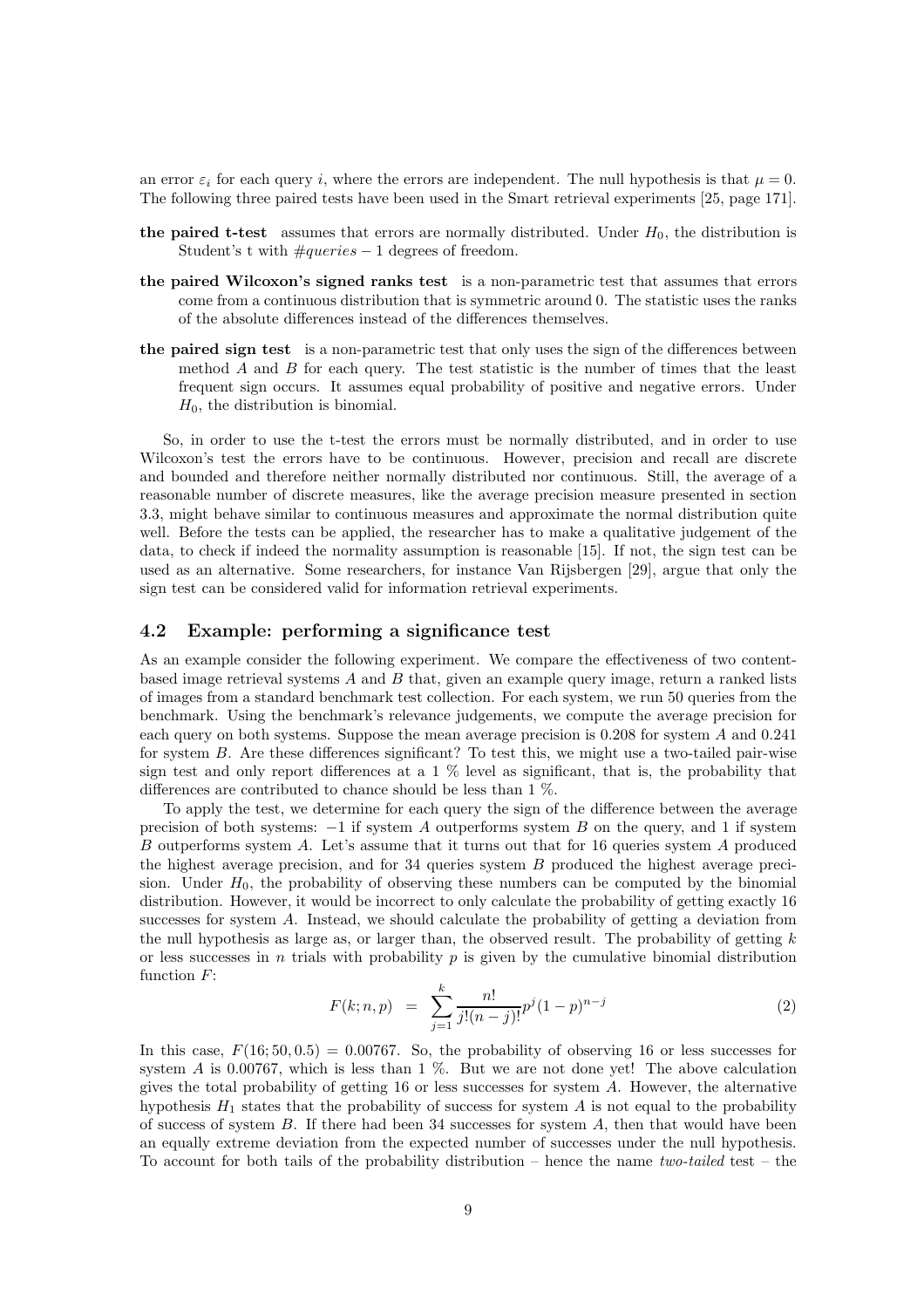probability has to be multiplied by 2, resulting in a probability of 0.0153. Therefore, we cannot reject the null hypothesis. Despite the substantial difference between the mean average precision of both systems, this might still be contributed to chance. The two-tailed pair-wise sign test was unable to detect a significant difference at the 1 % level.

# 5 A case study: TRECVID

In 2004, there were four main tasks in TRECVID: shot boundary detection; story segmentation; high-level feature extraction; and search. We will describe each of these four tasks below.

#### 5.1 Shot boundary detection

When you see a film in the theatre or on television, you see moving images, but actually the film consists of still pictures, called frames. If enough different frames are projected within each second, typically 25 or 30 per second, the human brain smears them together and we get the illusion of motion or change. Because there are many nearly identical frames each second, it does not make much sense to index each single frame when building a video search system. The system would typically index video at some higher granularity, for instance by grouping frames together into shots. Traditionally, a shot marks the complete sequence of frames starting from the moment that the camera was switched on, and stopping when it was switched off again, or a subsequence of that selected by the movie editor. Shot detection is a crucial step in many video search systems. Shot retrieval is for instance useful in a scenario where a user has the desire to re-use video material, or in a scenario where a user wants very precise points into the video stream.

A shot detector is a tool that inputs digital video and outputs the shot boundaries, i.e., the positions in the video stream that contain the transitions from one shot to the next shot. Usually, at least two types of shot transitions are distinguished: hard cuts and soft cuts. A hard cut is an abrupt change from one shot to the next shot: One frame belongs to the first shot, and the next frame to the second shot. Hard cuts are relatively easy to detect because there is usually a relatively large difference between the two frames. A soft cut, or gradual transition, uses several frames to establish the cut, that is, there is a sequence of frames that belongs to both the first shot and the second shot. These are much harder to detect, because there are no obvious points in the video with a big difference between consecutive frames that mark the shot boundary. Gradual transitions are sometimes further classified as dissolves, fades and wipes.

The TRECVID shot boundary task is defined as follows: identify the shot boundaries with their location and type (hard or soft) in the given video clips. The performance of a system is measured by precision and recall of detected shot boundaries, where the detection criteria require only a single frame overlap between the submitted transitions and the reference transition. This is done to make the detection independent of the accuracy of the detected boundaries. For the purposes of detection, a hard cut transition is treated as if it includes both the frame before the cut and after the cut, making the length of a hard cut effectively two frames instead of zero frames.

The TRECVID 2004 test data consists of 618,409 frames in total containing 4,806 shot transitions of which about 58 % are hard cuts and 42 % are soft cuts, mostly dissolves. The best performing systems perform very well on hard cuts: around 95 % precision and 95 % recall, but considerably worse on soft cuts, which perform around 80 % precision and 80 % recall [17].

#### 5.2 Story segmentation

A digital video retrieval system with shots as the basic retrieval unit might not be desirable in situations in which users are searching an archive of video assets that consist of a compilation of different topics, such as news shows and news magazines. In such a case, retrieval of a complete topical unit is usually preferred over retrieval of shots. However, reverse-engineering the structure of e.g. a television news show in a general fashion is not always straightforward, since news shows have widely differing formats. The segmentation of a news show into its constituting news items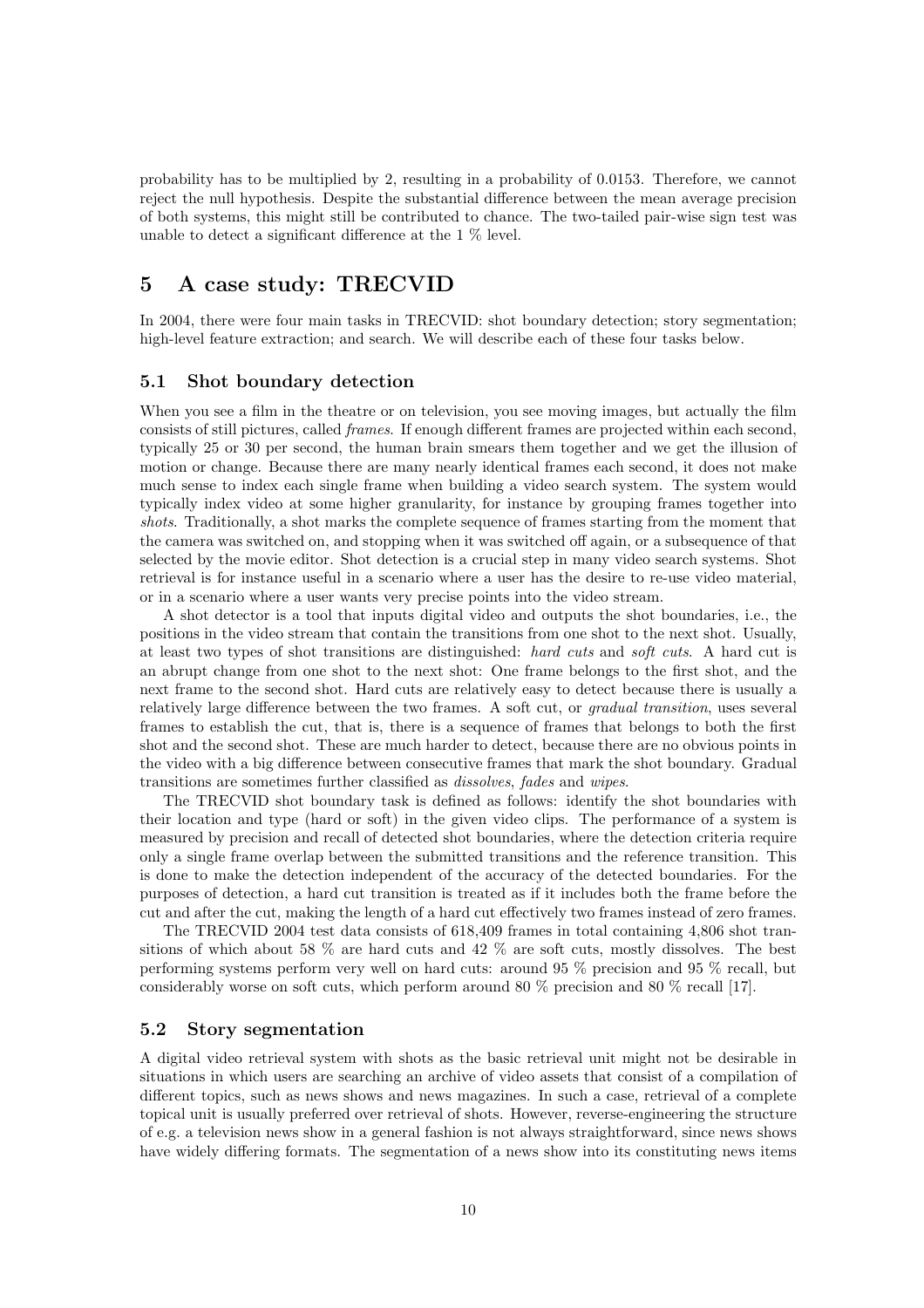has been studied under the names of *story boundary detection* and *story segmentation*. Story segmentation of multimedia data can potentially exploit visual, audio and textual cues present in the data. Story boundaries often but not always occur at shot boundaries, since an anchor person can conclude a story and introduce the subsequent story in a single shot. A news item often spans multiple shots, starting with an anchor person, switching e.g. to a reporter on-site or a split screen interview.

Story segmentation of digital video was evaluated at TRECVID in 2003 and 2004 based on a collection of ABC/CNN news shows. These news shows consist of a series of news items interspersed with publicity items. The story segmentation task was defined as follows: given the story boundary test collection, identify the story boundaries with their location (time) in the given video clip(s). The definition of the story segmentation task was based on manual story boundary annotations made by Linguistic Data Consortium (LDC) for the Topic Detection and Tracking (TDT) project [11] and thus LDC's definition of a story was used in the task. A news story was defined as a segment of a news broadcast with a coherent news focus which contains at least two independent, declarative clauses. Other coherent non-news segments were labelled as miscellaneous, merged together when adjacent, and annotated as one single story. These non-news stories cover a mixture of footage: commercials, lead-ins and reporter chit-chat.

With the TRECVID 2003 and 2004 story segmentation task, the goal was to show how video information can enhance or completely replace existing story segmentation algorithms based on text, in this case Automatic Speech Recognition (ASR) transcripts and/or Closed Captions (CC). In order to concentrate on this goal there were several required experiments (called runs in TRECVID) for participants in this task:

- Video + Audio (no  $ASR/CC$ )
- Video + Audio +  $\text{ASR/CC}$
- ASR/CC (no Video + Audio)

Additional optional runs using other ASR and/or CC-based transcripts were also allowed to be submitted. Since story boundaries are rather abrupt changes of focus, story boundary evaluation was modelled on the evaluation of shot boundaries (the hard cuts, not the gradual boundaries). A story boundary was expressed as a time offset with respect to the start of the video file in seconds, accurate to nearest hundredth of a second. Each reference boundary was expanded with a fuzziness factor of five seconds in each direction, resulting in an evaluation interval of 10 seconds. A reference boundary was detected when one or more computed story boundaries lay within its evaluation interval. If a computed boundary did not fall in the evaluation interval of a reference boundary, it was considered a false alarm. In addition, the F-measure (see Section 3.4) was used to compare performance across conditions and across systems.

#### 5.3 High-level feature extraction

One way to bridge the semantic gap between video content and textual representations is to annotate video footage with high level features. The assumption is (and evidence is accumulating [1, 27]) that features describing generic concepts such as indoor/outdoor or people could help search and navigation. It is easy to understand the plausibility of this assumption, when a collection of video assets is annotated (at the shot level) with a lexicon of (high level) features, these features can be used to constrain the search space by conditioning the result set to include or exclude a certain feature. High level features can thus complement search in speech recognition transcripts/closed captions. A sufficiently rich and structured feature lexicon could strongly enhance the possibilities for faceted navigation, i.e., navigation where a user interactively selects features from different concept classes.

In TRECVID, the high level feature detection task is modelled as a ranking task. Systems have to assign to each shot (taken from a standard collection) the probability that a certain feature is present. The top 2000 shots for each feature are submitted for manual evaluation, based on the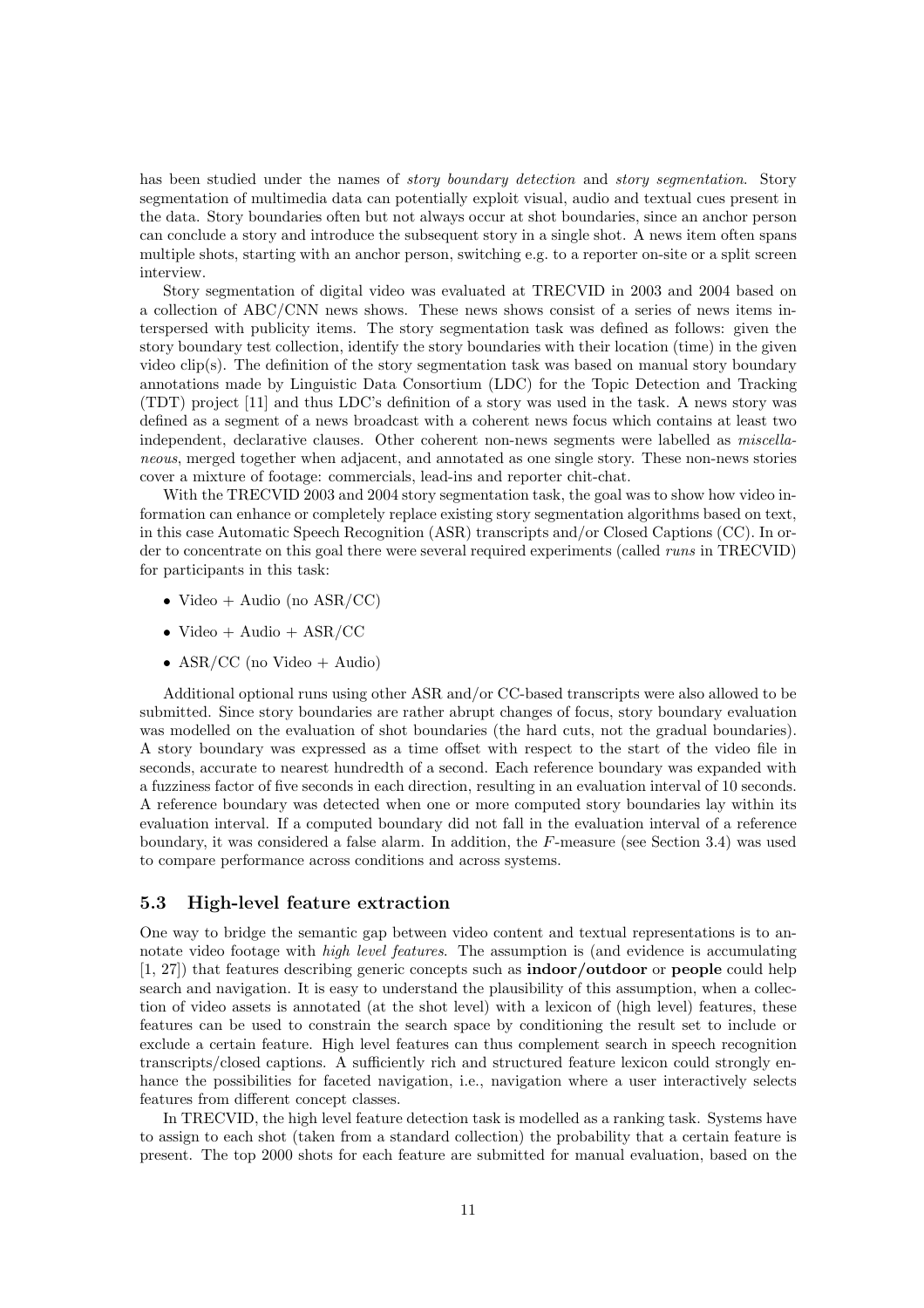pooling principle described in Section 3.5. This approach has the advantage that the number of manual judgements that has to be done is limited. The presence/absence of a feature is taken to be a binary property, if a feature holds for just one frame in a shot, it is assumed the feature is present for the whole shot. For each feature, the average precision is computed as described in Section 3.3 using the standard TREC evaluation package [6]. Since the test features in TRECVID cannot be thought of as a random draw from the space of possible features (the features represent fixed rather than random factors), average precision is reported per feature and no mean average precision is calculated.

#### 5.4 Video search

The shot detection, story segmentation and high-level feature extraction tasks discussed up till now are glass box evaluations. The purpose of the *video search* task however, is to evaluate the system as a whole, i.e., to do a black-box evaluation of the system. The task is as follows: Given the search test collection and a multimedia statement of a user's information need (called topic in TRECVID), return a ranked list of at most 1000 shots from the test collection that best satisfy the need. A topic consists of a textual description of the user's need, for instance: "Find shots of one or more buildings with flood waters around it/them." and possibly one or more example frames or images. Researchers might use the topics to automatically generate queries from, for instance the textual description might be used to generate a text query which is run on automatic speech recognition transcripts and each example frame might be used directly as a query-by-example, i.e., it might be used to retrieve shots that contain frames that are in some sense similar to the examples. However, the topics are intended to be used by human searchers who either manually formulate their queries, or interactively use the system to formulate and reformulate the queries. These two search tasks are shown in Figure 8 which was taken from the TRECVID guidelines [22].



Figure 8: Two video search tasks: manual and interactive

The searcher should have no experience of the topics beyond the general world knowledge of an educated adult. The maximum total elapsed time limit for each topic (from the time the searcher sees the topic until the time the final result set for that topic is returned) in an interactive search run is 15 minutes. For manual runs the manual effort (topic to query translation) for any given topic is limited to 15 minutes as well. To make the search results of different systems better comparable, all systems use exactly the same shot boundaries provided by TRECVID, the socalled *common shot boundary reference*. This way, the shots act as pre-defined units of retrieval just as in ordinary (text) document retrieval. Retrieval methods are evaluated by comparing their mean average precision or by comparing the precision at several recall points.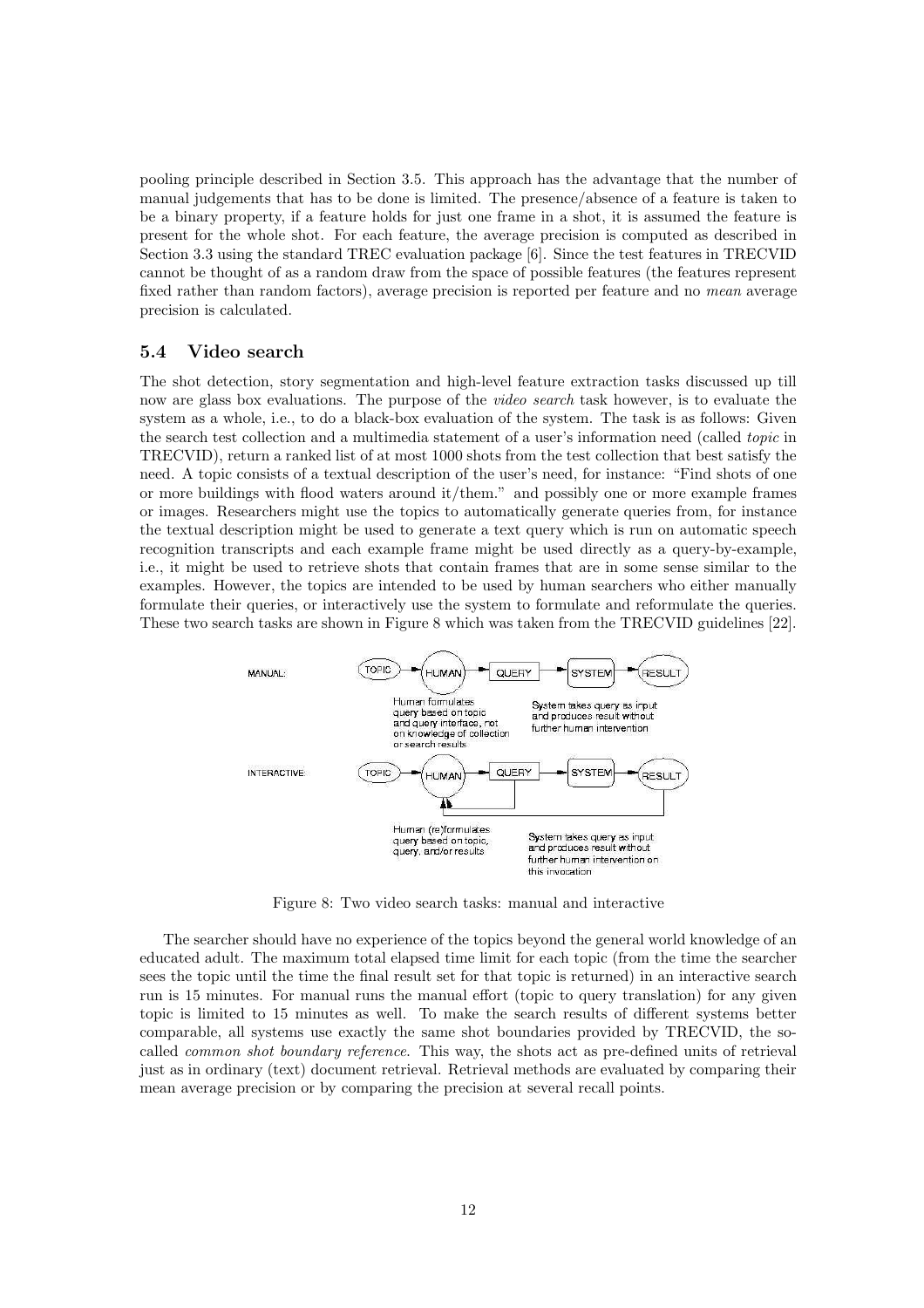# 6 Summary

Evaluation is a crucial element of multimedia retrieval research, since it is important to validate whether a certain idea or theoretical model is effective (and efficient) in practice. Test collections play an important role for the advancement of the field as a whole because they provide common reference points for measuring progress. Several rigorous evaluation methods exist for the performance measurement of fully automatic systems. Evaluation of systems that include user interaction is much more complicated, efficient evaluation methodology schemas are still under development for this area.

# 7 Further reading

Retrieval system evaluation methodology is described is many books on information retrieval. For instance, Keith van Rijsbergen [29] extensively discusses evaluation methodology. More up-todate is the book by Ricardo Baeza-Yates and Berthier Ribeiro-Neto [2]. David Hull [15] wrote a well-cited paper on significance testing, discussing amongst others interactive search scenarios that include relevance feedback. Stephen Robertson [23] wrote an excellent evaluation tutorial for the European Summer School on Information Retrieval, ESSIR. John Smith [26] as well as Henning Müller et al. [21] wrote interesting notes on the specific issues for image and video retrieval.

# References

- [1] A. Amir, J. Argillandery, M. Campbellz, A. Hauboldz, G. Iyengar, S. Ebadollahiz, F. Kangz, M.R. Naphadez, A. Natsevz, J.R. Smithz, J. Tesicz, and T. Volkmer. IBM Research TRECVID-2005 Video Retrieval System. In Proceedings of the TRECVID 2005 workshop, 2005.
- [2] R. Baeza-Yates and B. Ribeiro-Neto, editors. Modern Information Retrieval. Addison-Wesley, 1999.
- [3] K. Barnard, P. Duygulu, D. Forsyth, N. de Freitas, D. M. Blei, and M. I. Jordan. Matching words and pictures. Journal of Machine Learning Research, 3:1107–1135, 2003.
- [4] S. Belongie, C. Carson, H. Greenspan, and J. Malik. Color- and texture-based image segmentation using em and its application to content-based image retrieval. In *Proceedings of* the sixth International Conference on Computer Vision, 1998.
- [5] D.M. Blei and M.I. Jordan. Modeling annotated data. In *Proceedings of the 26th ACM SIGIR* Conference on Research and Development in Information Retrieval (SIGIR), 2003.
- [6] C. Buckley. trec eval: TREC evaluation software. In Provided to participants of the Text Retrieval Conferences (TREC), 2006. http://trec.nist.gov/trec eval/.
- [7] P. Clough, H. M¨uller, and M. Sanderson. The CLEF cross-language image retrieval track (ImageCLEF) 2004. In Proceedings of the fifth Workshop of the Cross Language Evaluation Forum (CLEF), Lecture Notes in Computer Science (LNCS). Springer, 2005.
- [8] J.S. Downie, K. West, A. Ehmann, and E. Vincent. The 2005 music information retrieval evaluation exchange (MIREX 2005): preliminary overview. In Proceedings of the Lnternational Conference on Music Information Retrieval, 2005.
- [9] P. Duygulu, K. Barnard, N. de Freitas, and D. Forsyth. Object recognition as machine translation: Learning a lexicon for a fixed image vocabulary. In Proceedings of the seventh European Conference on Computer Vision, pages 97–112, 2002.
- [10] Epitonic. http://www.epitonic.com.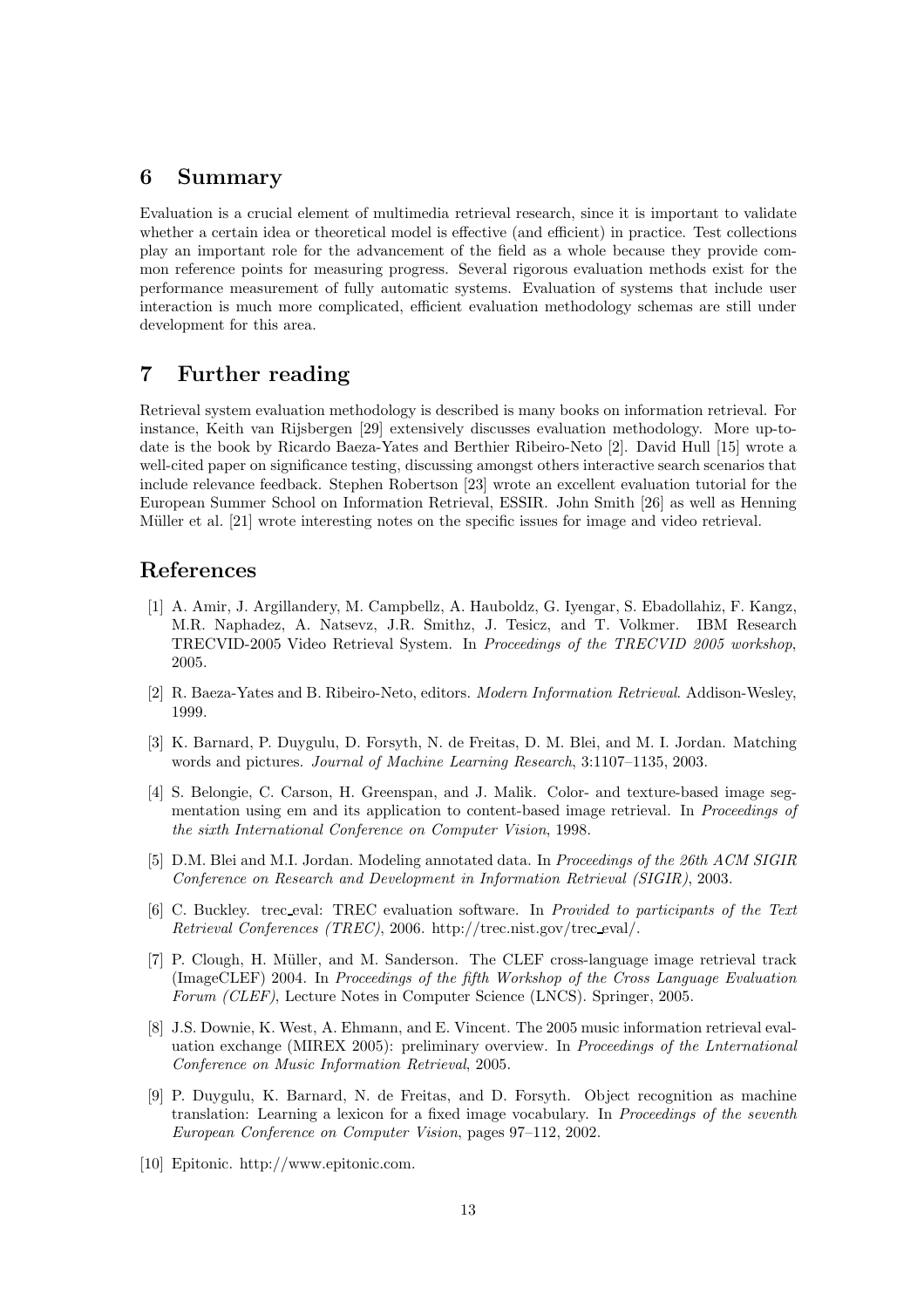- [11] J.G. Fiscus, G. Doddington, J.S. Garofolo, and A. Martin. NIST's 1998 Topic Detection and Tracking Evaluation (TDT2). In Proceedings of the DARPA Broadcast News Workshop, 1999.
- [12] J. Garfolo, C. Auzanne, and E.M. Voorhees. The TREC SDR track: A success story. In Proceedings of the eighth Text Retrieval Conference (TREC), pages 107–129, 2000.
- [13] E.E.W. Group. Evaluation of natural language processing systems. Technical report, ISSCO, 1996.
- [14] D.K. Harman. Appendix b: Common evaluation measures. In Proceedings of the 13th Text Retrieval Conference (TREC), 2005.
- [15] D. Hull. Using statistical testing in the evaluation of retrieval experiments. In Proceedings of the 16th ACM Conference on Research and Development in Information Retrieval (SIGIR'93), pages 329–338, 1993.
- [16] J. Jeon, V. Lavrenko, and R. Manmatha. Automatic image annotation and retrieval using cross-media relevance models. In Proceedings of the 26th ACM SIGIR Conference on Research and Development in Information Retrieval (SIGIR), 2003.
- [17] W. Kraaij, A.F. Smeaton, P. Over, and J. Arlandis. Trecvid an introduction. In Proceedings of TRECVID 2004, 2004. http://www-nlpir.nist.gov/projects/trecvid/.
- [18] J. Li and J.Z. Wang. Automatic linguistic indexing of pictures by a statistical modeling approach. IEEE Transactions on Pattern Analysis and Machine Intelligence, 25(10), 2003.
- [19] Magnatune. http://magnatune.com.
- [20] H. Müller, S. Marchand-Maillet, and T. Pun. The truth about Corel evaluation in image retrieval. In Proceedings of The Challenge of Image and Video Retrieval (CIVR), 2002.
- [21] H. Müller, W. Müller, D. McG.Squire, S. Marchand-Maillet, and T. Pun. Performance evaluation in content-based image retrieval: Overview and proposals. Pattern Recognition Letters, 22:593–601, 2001.
- [22] P. Over, A. Smeaton, and W. Kraaij. Guidelines for the TRECVID 2004 evaluation. 2004. http://www-nlpir.nist.gov/projects/tv2004/tv2004.html.
- [23] S.E. Robertson. Evaluation in information retrieval. In M. Agosti, F. Crestani, and G. Pasi, editors, European Summer School on Information Retrieval (ESSIR), number 1980 in Lecture Notes in Computer Science, pages 81–92. Springer-Verlag, 2000.
- [24] A. Rosset, O. Ratib, A. Geissbuhler, and J.P. Vallé. Integration of a multimedia teaching and reference database in a pacs environment. RadioGraphics, 22:1567–1577, 2002.
- [25] G. Salton and M.J. McGill. Introduction to Modern Information Retrieval. McGraw-Hill, 1983.
- [26] J. Smith. Image retrieval evaluation. In Proceedings of the IEEE Workshop on Content-Based Access of Image and Video Libraries (CBAIVL), 1998.
- [27] C.G.M. Snoek, J.C. van Gemert, J.M. Geusebroek, B. Huurnink, D.C. Koelma, G.P. Nguyen, O. de Rooij, F.J. Seinstra, A.W.M. Smeulders, C.J. Veenman, and M. Worring. The MediaMill TRECVID 2005 Semantic Video Search Engine. In Proceedings of the 2005 TRECVID workshop, 2005.
- [28] J.M. Tague. The pragmatics of information retrieval experimentation. In K. Sparck-Jones, editor, Information Retrieval Experiment, pages 59–102. Butterworths, 1981.